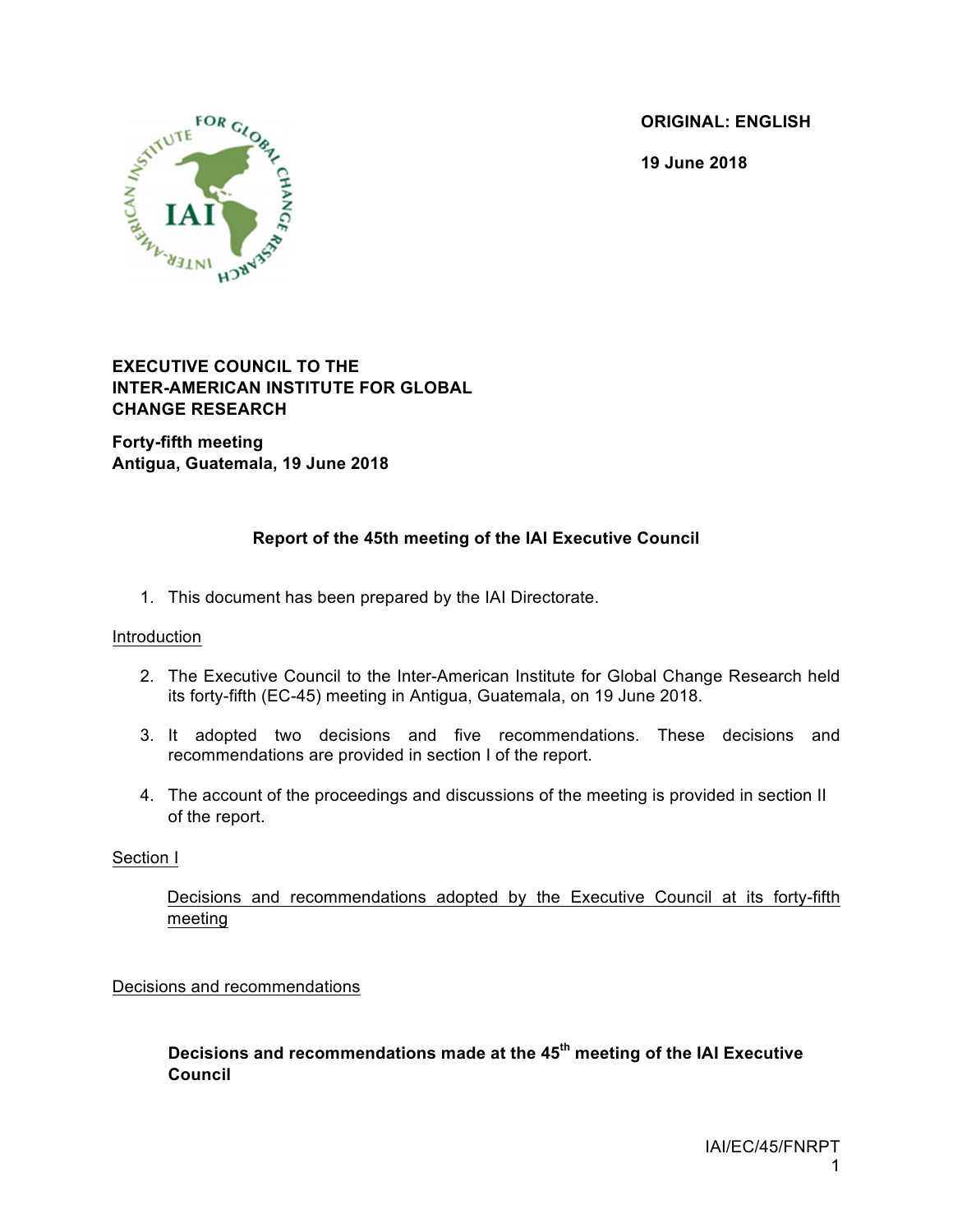### *Science -Policy Advisory Committee*

### **Approval of the Reports of the 43rd and 44th meetings of the EC**

XLV/1. The Executive Council approved the reports of its  $43<sup>rd</sup>$  and  $44<sup>th</sup>$  meetings

### **Establishment of a committee to recommend candidates for the Scientific Advisory Committee (SAC) elections, on the second day of CoP-26**

XLV/2. Iinvites the Conference of the Parties to establish a committee to recommend candidates for the Scientific Advisory Committee (SAC) elections, on the second day of CoP-26

### **Establishment of a committee to recommend candidates for the Science-Policy Advisory Committee (SPAC) elections, on the second day of CoP-26**

#### *Directed to the Conference of the Parties*

XLV/3. Invites the Conference of the Parties to direct the Executive Council and the Rules of Procedure Committee, with the support of the IAI Directorate, to draft rules of procedure for election of the Science-Policy Advisory Committee for consideration at the twenty-seventh meeting of the Conference of the Parties

XLV/4. Invites the Conference of the Parties to direct the Scientific Advisory Committee and the Science-Policy Advisory Committee to hold its meetings, physical and virtual, jointly

XLV/5. Invites the Conference of the Parties to consider the re-scheduling elections to the Science-Policy Advisory Committee to its twenty-seventh meeting

## **Financial and Administrative Committee report**

### **Directed to the Conference of the Parties**

XLV/6. Invites the Conference of the Parties to approve the Financial and Administrative Committee report

### **Auditors Report and approval of Financial Status Report, Financial items to be forwarded to the CoP-26**

#### *Directed to the Conference of the Parties*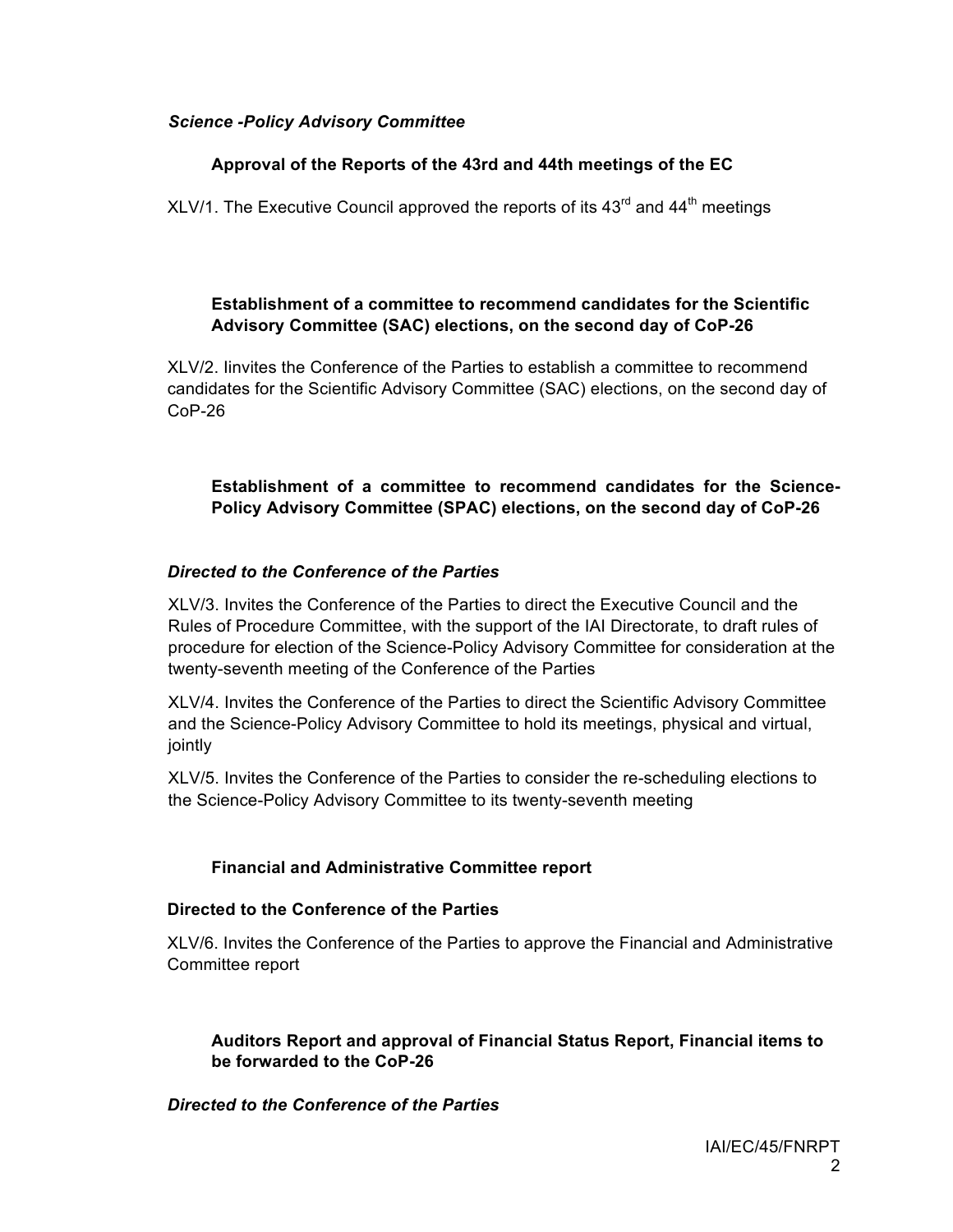XLV/7. Invites the Conference of the Parties to approve the auditors' report and the financial status

XLV/8. Invites the Conference of the Parties to approve the Core Budget and Country Contributions for FY 2018-2019 and to consider the Preliminary request 2019-2021

# *Directed to the Conference of the Parties*

# **IAI Strategic Plan**

XLV/9. Invites the Conference of the Parties to direct the Directorate, in collaboration with the Science Advisory Committee, the Science-Policy Advisory Committee and interested Parties, to draft a new IAI Strategic Plan

# **Approval of the items to be forwarded to the CoP-26**

## *Directed to the Executive Council*

XLV/10. The Executive Council approved the Decisions and Recommendations for forwarding to CoP-26.

## Section II

Proceedings of the Meeting

## Introduction

- 5. In accordance with *the Agreement establishing the Inter-American Institute for Global Change Research*, Article VI, *The Executive Council*, paragraph 3, the 45th meeting of the Executive Council to Inter-American Institute for Global Change Research was held in Antigua, Guatemala on 19 June 2018.
- 6. This meeting is being held back-to-back with the 26th meeting of the Conference of the Parties (CoP-26, Antigua, Guatemala, 2018) in accordance to Article VI, paragraph 3 of the *Agreement establishing the Inter-American Institute for Global Change Research* and Decision XXV/19: *Joint SAC, SPAC and EC-CoP meetings*.
- 7. The meeting was chaired by Ms. Maria Uhle from the United States of America.
- 8. The Science-Policy Workshop was chaired by the Chair of the SAC and the Chair of the SPAC.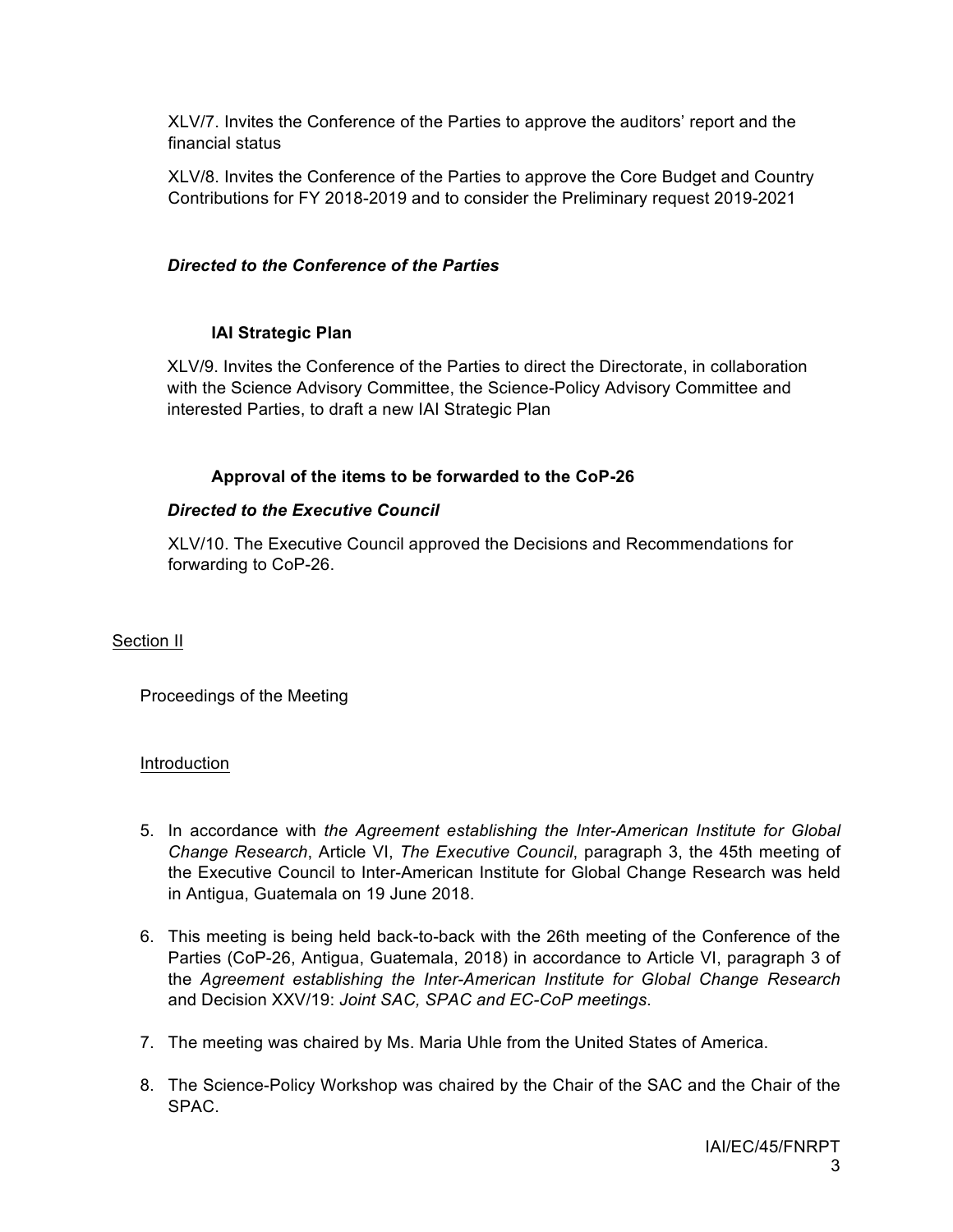- 9. The following Parties to the Agreement with membership in the Executive Council attended: Brazil, Chile, Costa Rica, Panama, and United States. Non-EC Parties present as observers were Ecuador, Guatemala, Peru, and Uruguay.
- 10. The list of observers is provided in the List of participants which is attached as an Annex to this document.

#### Morning session

#### Opening of the meeting

#### Welcome by representative of Guatemala

11. The representative of Guatemala extended a warm welcome to the participants of the week's meetings and hoped for four days of fruitful exchange of information, collaborative work, and shared understanding. Guatemala also expressed its gratitude for the opportunity to host the 26th meeting of the Conference of Parties to the IAI.

#### Welcome by the Executive Council Chair

12. The Chair of the Executive Council expressed its thanks to Guatemala for hosting the meeting and its warm hospitality and was thankful to Party representatives in attendance, delegates from the SAC and SPAC and from the two sister organizations. She also expressed her support for the 2nd Science-Policy workshop which would assist the IAI in enhancing its role in the provision of scientific information to policy makers and stakeholders.

#### Agenda item 1: Approval of the agenda

- 13. The Chair invited members of the Executive Council to approve the agenda.
- 14. The Agenda was approved by consensus.

#### Science-Policy Workshop

15. Following the approval of the agenda, the Chair opened the 2nd Science-Policy Workshop.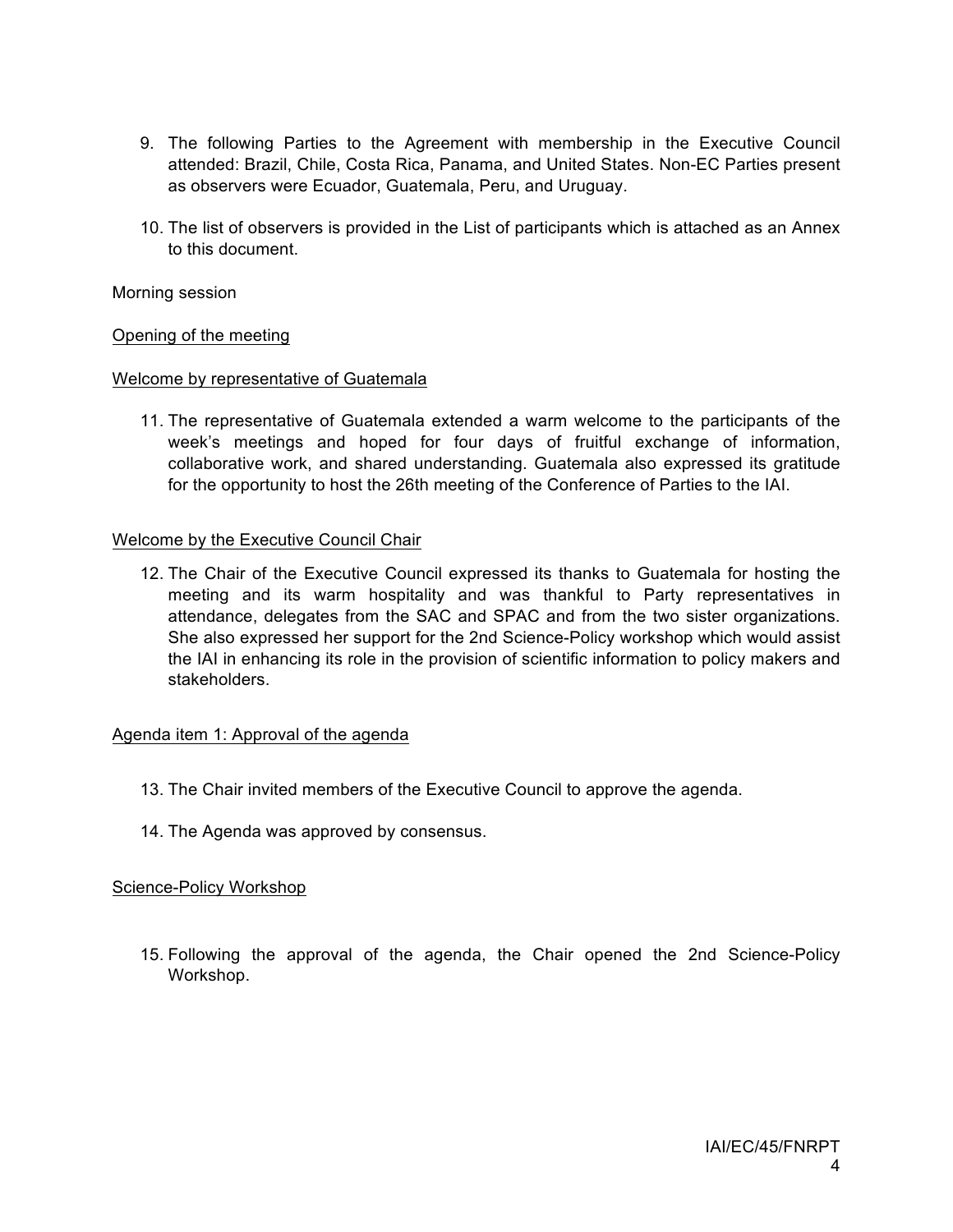16. The report of the 2nd Science-Policy Workshop is available as document no. IAI/COP26/SPW/FNRPT<sup>1</sup>

#### Afternoon session

<u> 1989 - Jan Samuel Barbara, político establecido de la provincia de la provincia de la provincia de la provinci</u>

#### Agenda item 2: Approval of the Reports of the 43rd and 44th meetings of the Executive Council

- 17. The Chair invited members of the Executive Council to approve the reports of the 43rd and 44th meetings of the Executive Council.
- 18. The reports were approved by Consensus.

Agenda item 3: Establishment of a committee to recommend candidates for the Scientific Advisory Committee (SAC) elections, on the second day of CoP-26

- 19. The Chair introduced the agenda item and invited members of the Executive Council to participate in or to make recommendations for participation in the Committee to recommend candidates for the SAC. There were two vacancies for representatives to the SAC with five candidates.
- 20. During the ensuing discussion the following the presentation on SAC elections, comments were made by Brazil, the Chair of the Standing Committee for Rules and Procedures, and the IAI Executive Director.
- 21. During the discussion, the SAC Chair announced that he was up for re-election and thus was not in a position to provide input to the EC on the SAC elections. Another member of the SAC would provide SAC input on the Chair's behalf.
- 22. The EC Chair asked for volunteers to serve on a Committee to recommend SAC members. The Committee would be established during the CoP-26.

Agenda item 4: Establishment of a committee to recommend candidates for the Science-Policy Advisory Committee (SPAC) elections, on the second day of CoP-26

23. The Chair introduced the agenda item and invited members of the Executive Council to discuss the SPAC elections. The Chair informed participants, on behalf of the Chair of the SAC and the Chair of the SPAC, that the SAC and SPAC would recommend to CoP-26 the postponement of elections of members to the SPAC until such a time that rules of procedure guiding the election of members could be drafted and adopted by the CoP.

 $1$  Report of the 2nd Science-Policy Workshop of the IAI: http://www.iai.int/wp-content/uploads/iai-cop26spw-fnrpt-e.pdf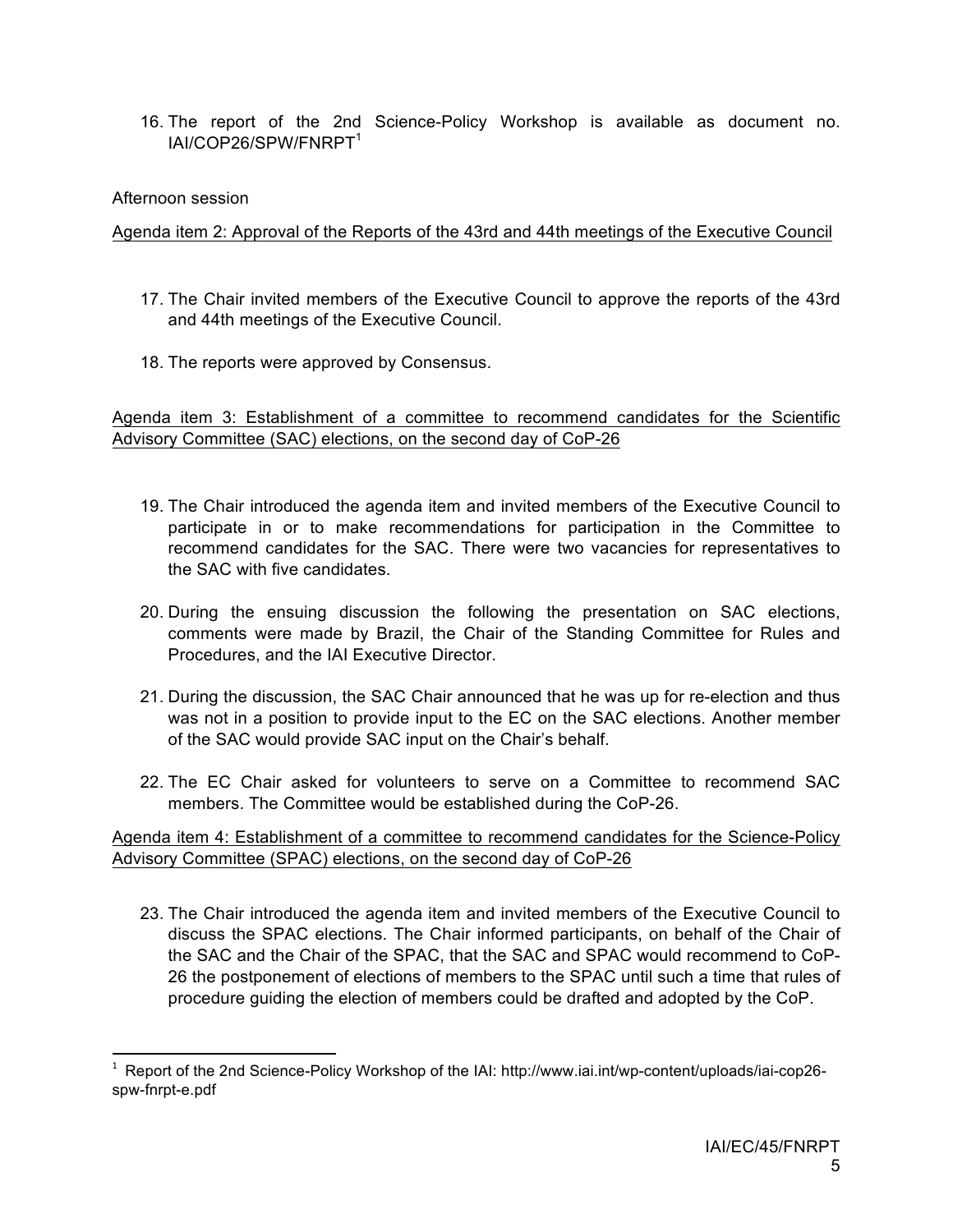- 24. During the ensuing discussion following the presentation regarding SPAC elections, comments were made by Brazil, the Chair of the Standing Committee for Rules and Procedures, the IAI Executive Director, and the EC Chair.
- 25. A Party suggested that the SPAC hold elections and continue to function as previously without formal rules until the adoption of rules of procedure by the CoP. It was agreed that the CoP would be better served by the SPAC if it functioned according to formal rules.
- 26. After this discussion, the EC decided to recommend to the Conference of the Parties to direct the Executive Council and the Rules of Procedure Committee, with the support of the IAI Directorate, to draft rules of procedure for election of the Science-Policy Advisory Committee for consideration at the twenty-seventh meeting of the Conference of the Parties (CoP-27). Elections to the SPAC would be postponed until adoption of the rules of procedure by CoP-27.
- 27. The Chair closed this agenda item by thanking the members of the SAC and SPAC for their advice.

#### Agenda item 5: Report of the Executive Council

- a. Activities charged to the EC and its Bureau
- b. Activities, actions and decisions of the EC Bureau or its members
- 28. Agenda item 5 was introduced by the Chair who began her presentation by thanking members for their support to activities achieved during the intersessional period.
- 29. The Chair summarized the main points in the report and invited members of the EC to review the report again. She concluded by inviting questions or comments on the report.
- 30. Members of the EC took note of the report.

#### Agenda item 6: Financial and Administrative Committee report

- 31. The Chair thanked the Chair of the Financial and Administrative Committee (FAC) for his work during the intersessional period and for the submission of the Committee's report.
- 32. She concluded by inviting members of the Executive Council to consider the FAC's recommendation regarding the IAIs core budget request.
- 33. The IAI Directorate presented the Financial and Administrative Committee Report, document no. IAI/EC/45/6.
- 34. During the ensuing discussion, comments on the IAI's core budget request were made by the Executive Council members Brazil and Panama; and also the SAC Chair, the EC Chair and the IAI Directorate.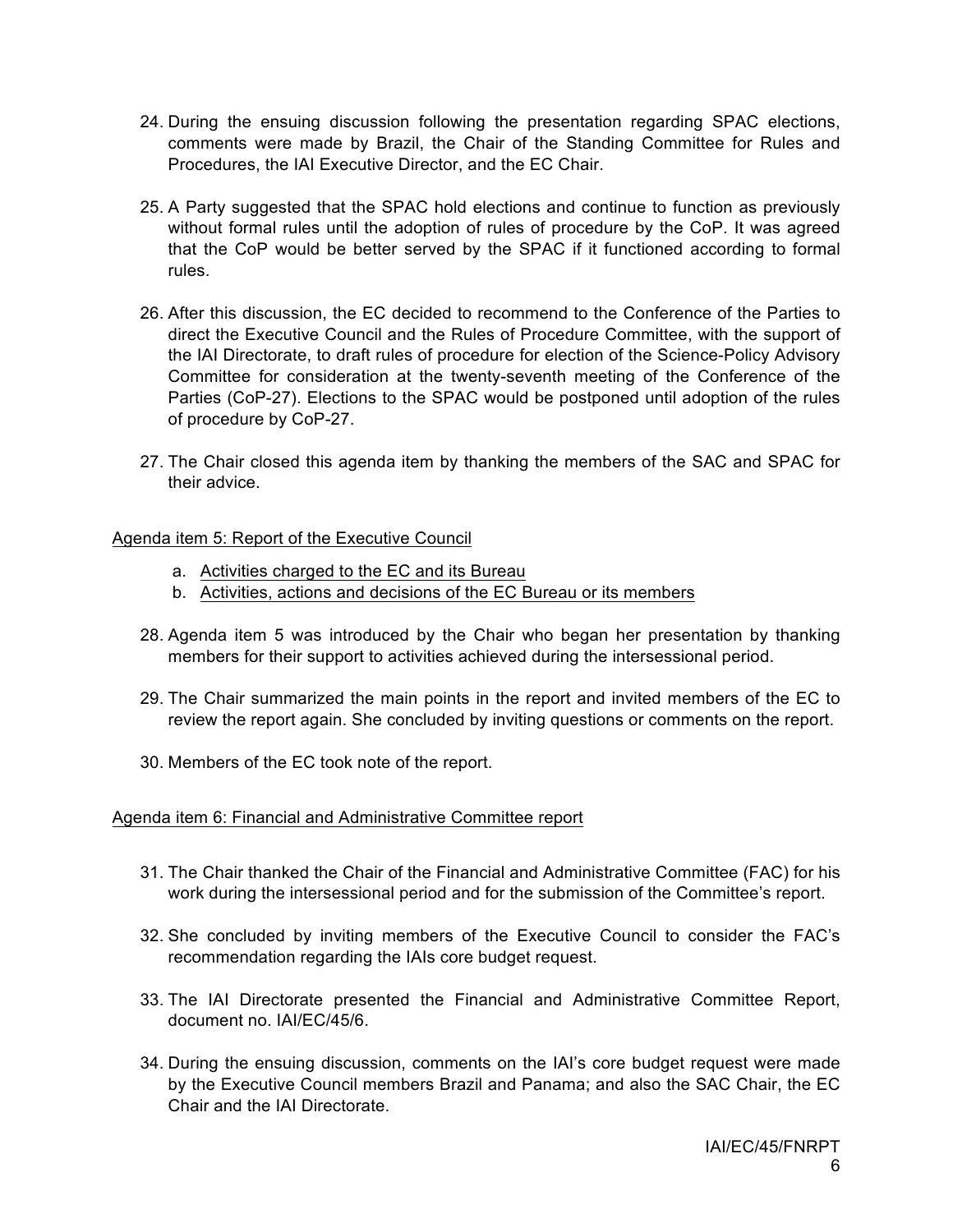- 35. The IAI Executive Director explained that the purchasing power of the dollar has decreased considerably since 1992. Given that many Parties have not had their contributions increased since 1992, the core budget has decreased accordingly. The current contribution from some of the Parties was not sustainable. He continued by expressing his hope that Parties would consider the possibility of increasing their contributions to the core budget and consider extra-budgetary contributions in support of the scientific and capacity building activities of the IAI.
- 36. He concluded by stating that the IAI Directorate was working to develop partnerships and increase alternate funding opportunities.
- 37. Document IAI/EC/45/7 page 6 lists the core budget contributions of the Parties as of April 2018.
- 38. On conclusion of discussion, the EC decided to forward the recommendation to approve the core budget request to CoP-26. However, there was consensus that the time was not appropriate to recommend an increase to contributions from Parties and that the IAI Directorate should raise the issue of contributions with Parties during the intersessional period.

### Agenda item 7: Auditors Report and approval of Financial Status Report. Financial items to be forwarded to the CoP-26

- 39. In her opening of agenda item 7, the Chair noted that the Report of the FAC stated that the Auditors' report covering fiscal year 2016-17 gave an unqualified opinion that the IAI's financial statement presented fairly in all material respects the financial position of the IAI and that Staff are commended for again receiving an unqualified audit opinion.
- 40. Following her presentation, she invited members of the Executive Council to approve the financial status report and the Auditors' report.
- 41. The Executive Council approved the Auditors' report and the Financial Status report.
- 42. The Chair then invited members to consider financial items to be forwarded to CoP-26 for discussion.
- 43. The Chair closed this agenda item.

#### Agenda item 8: Approval of items to be forwarded to CoP-26

- 44. The Chair opened agenda item 8 by inviting members to consider approval of items to be forwarded to CoP-26.
- 45. Members of the Executive Council approved the items to be forwarded to CoP-26.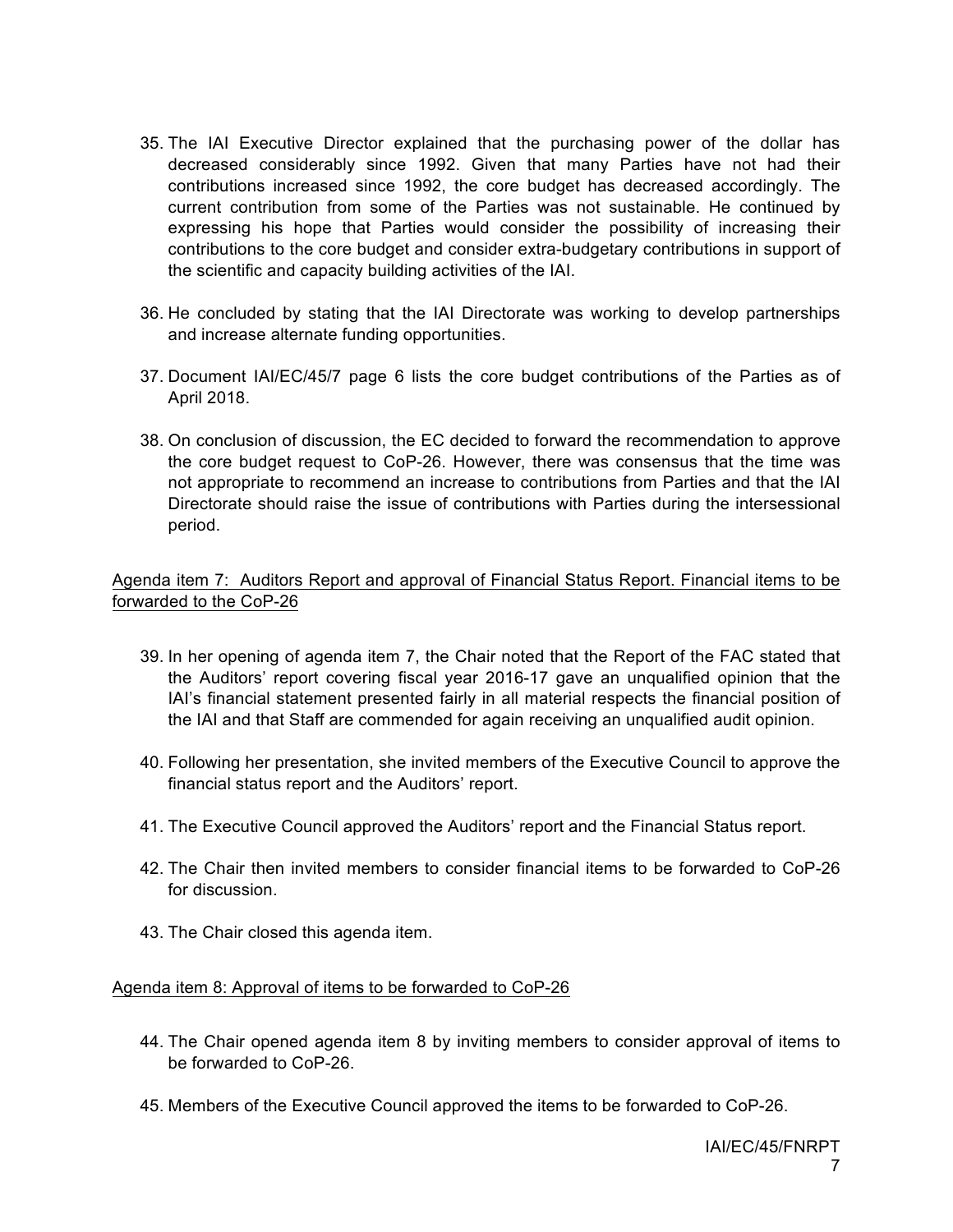# Closing remarks and closure of the meeting

- 46. The Chair invited members to make closing remarks.
- 47. There were no closing remarks.
- 48. The meeting was closed by the Chair on 19 June 2018 at 6:30 PM.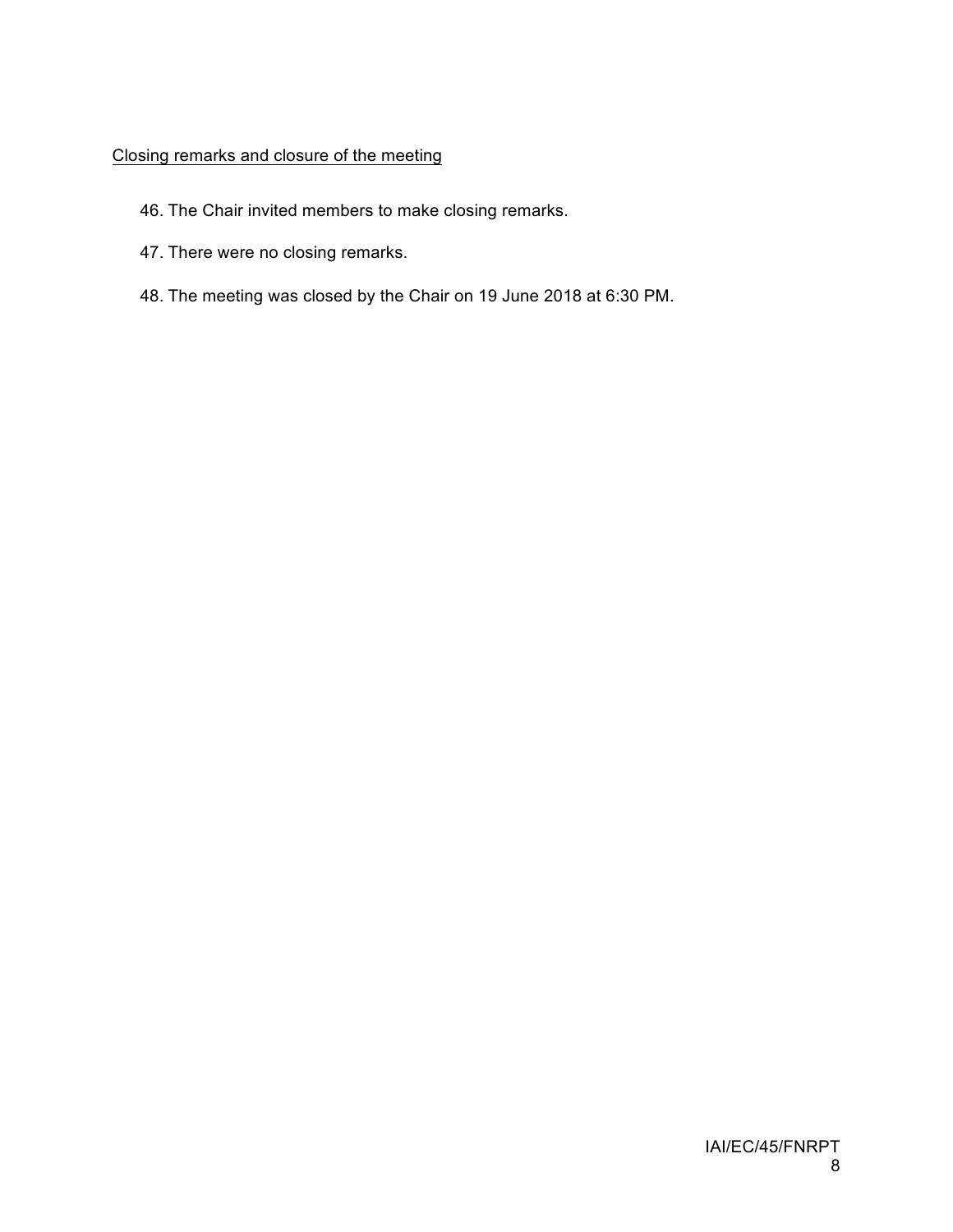Annex

List of participants

### **45th Meeting of the IAI Executive Council**

#### **Antigua, Guatemala 19 June 2018 / 19 de junio de 2018**

### **List of Participants Lista de Participantes**

## **EXECUTIVE COUNCIL / CONSEJO EJECUTIVO**

#### **UNITED STATES OF AMERICA**

**Ms. Maria Uhle (Chair)** Program Director National Science Foundation 703 292 2250 muhle@nsf.gov

**Mr. Paul Filmer** Program Director, Americas National Science Foundation Office of International Science and Engineering 2415 Eisenhower Avenue, Alexandria, Virginia 22314 +1 703 292 7858 pfilmer@nsf.gov

#### **BRAZIL**

### **Mr. Jean Pierre Ometto**

Coordinator / Researcher Instituto Nacional de Pesquisas Espaciais (INPE) Av. dos Astronautas, 1758 São José dos Campos/SP – CEP 12227-010 – Brasil +55 1232087904 jean.ometto@inpe.br

**CHILE**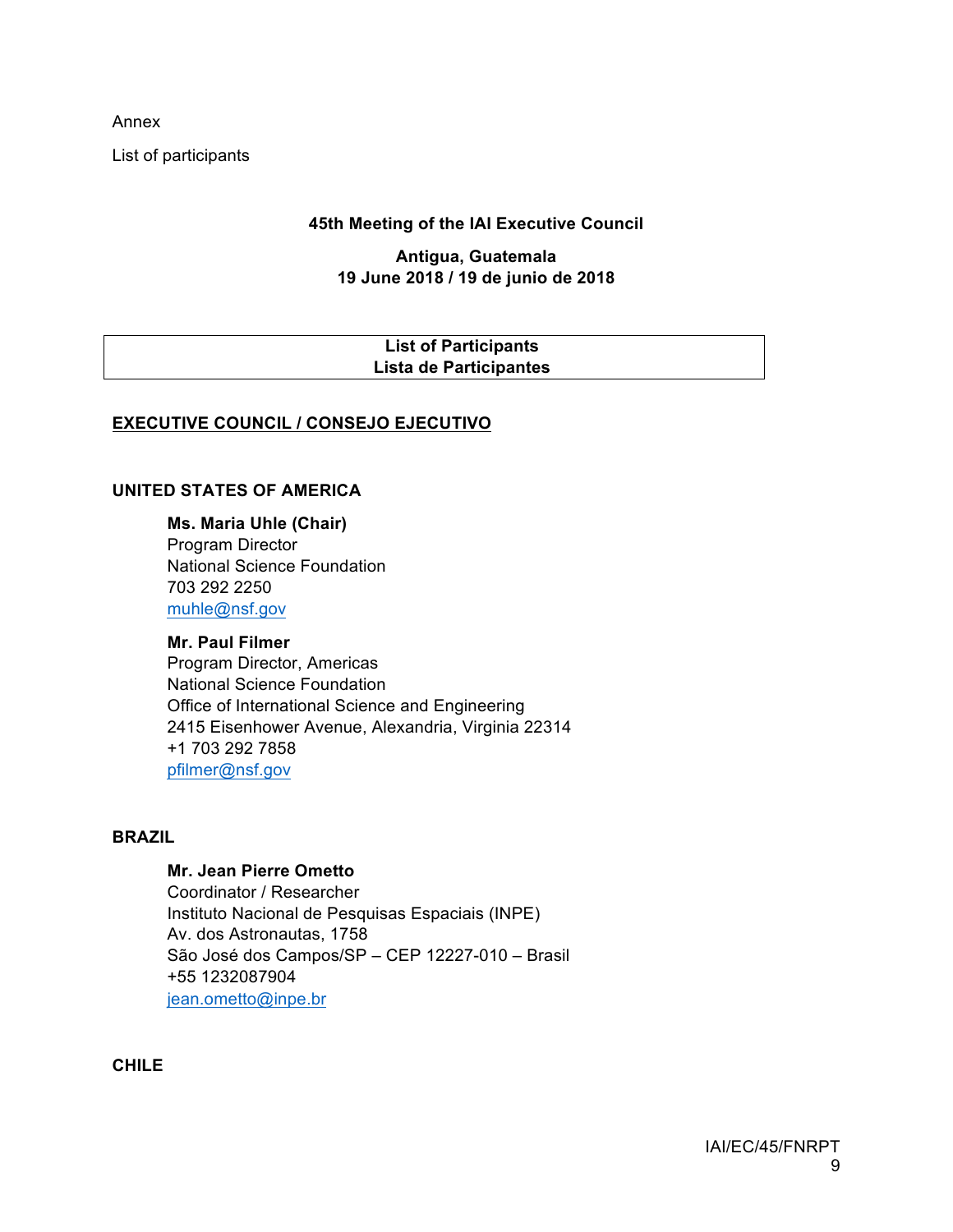#### **Ms. Gladys Santis (Vice-Chair)**

Representante IAI Chile, Oficina Cambio Climático Ministerio del Medio Ambiente Chile San Martín 73, Piso 8 Santiago, Chile 56225735790 gsantis@mma.gob.cl

### **COSTA RICA**

### **Mr. Roberto Villalobos Flores**

Instituto Meteorológico Nacional de Costa Rica Barrio Aranjuéz, San José 506 2222 5616 ext 201 rvilla@imn.ac.cr roberto.villalobos@gmail.com

#### **PANAMA**

#### **Ms. Luz Graciela Cruz Quijada**

Coordinadora de Proyectos I + D Secretaría Nacional de Ciencia, Tecnología e Innovación (SENACYT) Edificio 205, Ciudad del Saber República de Panamá +507 517 0033 lcruz@senacyt.gob.pa

# **Ms. Milagro Mainieri**

Ingeniera Secretaría Nacional de Ciencia, Tecnología e Innovación (SENACYT) Edificio 205, Ciudad del Saber República de Panamá +507 517 0031 mmainieri@senacyt.gob.pa

#### **OBSERVERS / OBSERVADORES**

• **IAI PARTIES / PARTES DEL IAI**

### **ECUADOR**

#### **Ms. Ingrid Paola Angulo Cortez**

Especialista en Cooperación Internacional Embajada de Ecuador en Guatemala 4ª Avenida 12-60 Zona 14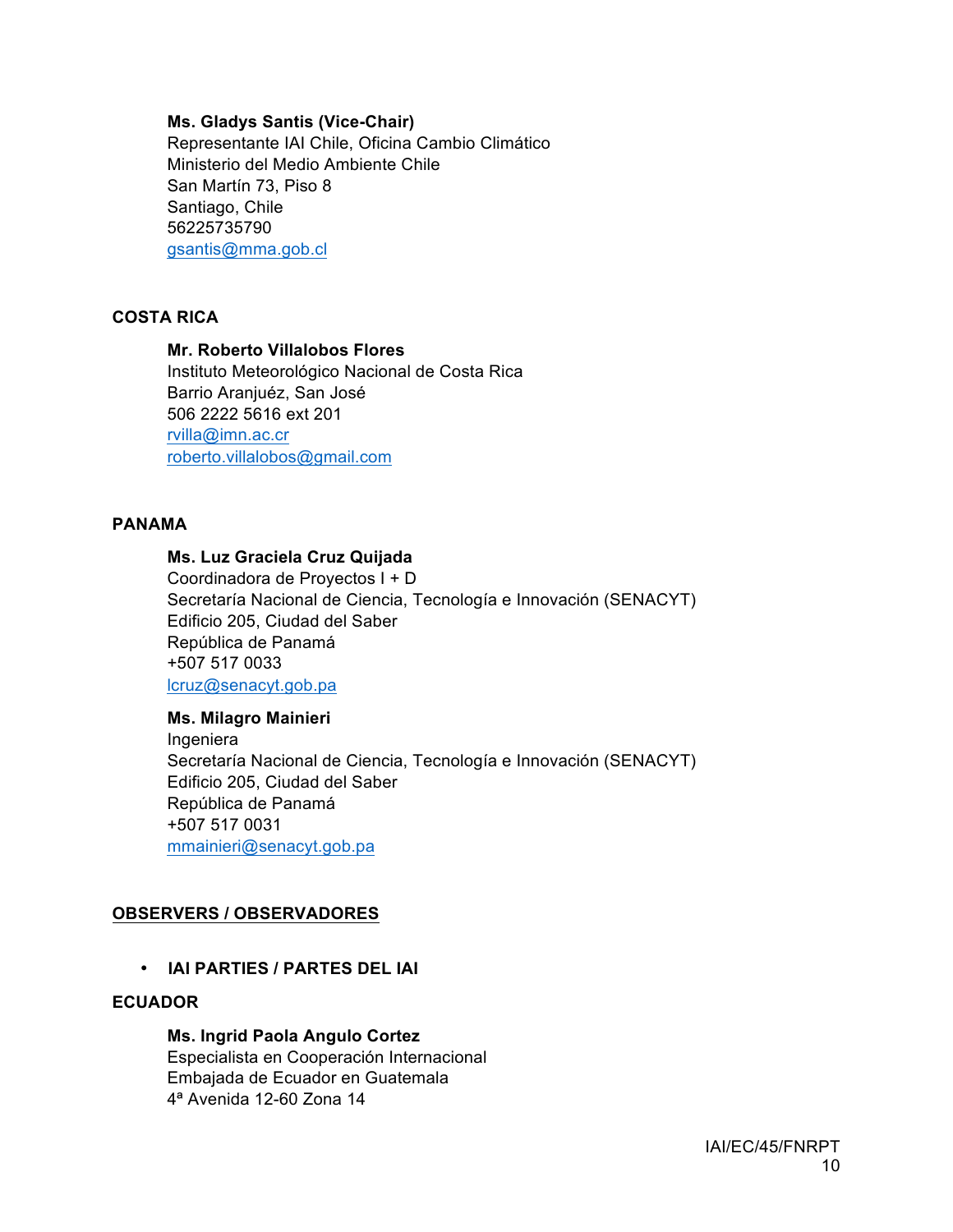2368 0397 iangulo@cancilleria.gob.ec

### **GUATEMALA**

**Mr. Oscar Manuel Cobar Pinto** Secretario Nacional de Ciencia y Tecnología SENACYT Guatemala 3ª Avenida 13-28 Zona 1, Guatemala +502 2317 2618 ocobar@concyt.gob.gt

#### **PERU**

**Mr. Carlos Rossi** Ministro Consejero Embajada del Perú en Guatemala 13 Calle 14-24, Zona 13, Guatemala +502 42209347 carlorossi@hotmail.com

#### **URUGUAY**

**Mr. Gabriel Aintablian** Vicepresidente Instituto Uruguayo de Meteorología (Inumet) Barrios Amorín 1488 CP 11200 Montevideo, Uruguay +598 99 613 531 vicepresidente@inumet.gub.uy

## • **ASSOCIATES OF THE INSTITUTE / ASOCIADOS DEL INSTITUTO**

#### **CIESIN**

**Ms. Susana Beatriz Adamo**

Research Scientist Center for International Earth Science Information Network (CIESIN) Columbia University 61 Route 9W, Palisades, NY 10964 USA +1 845 365 8966 sadamo@ciesin.columbia.edu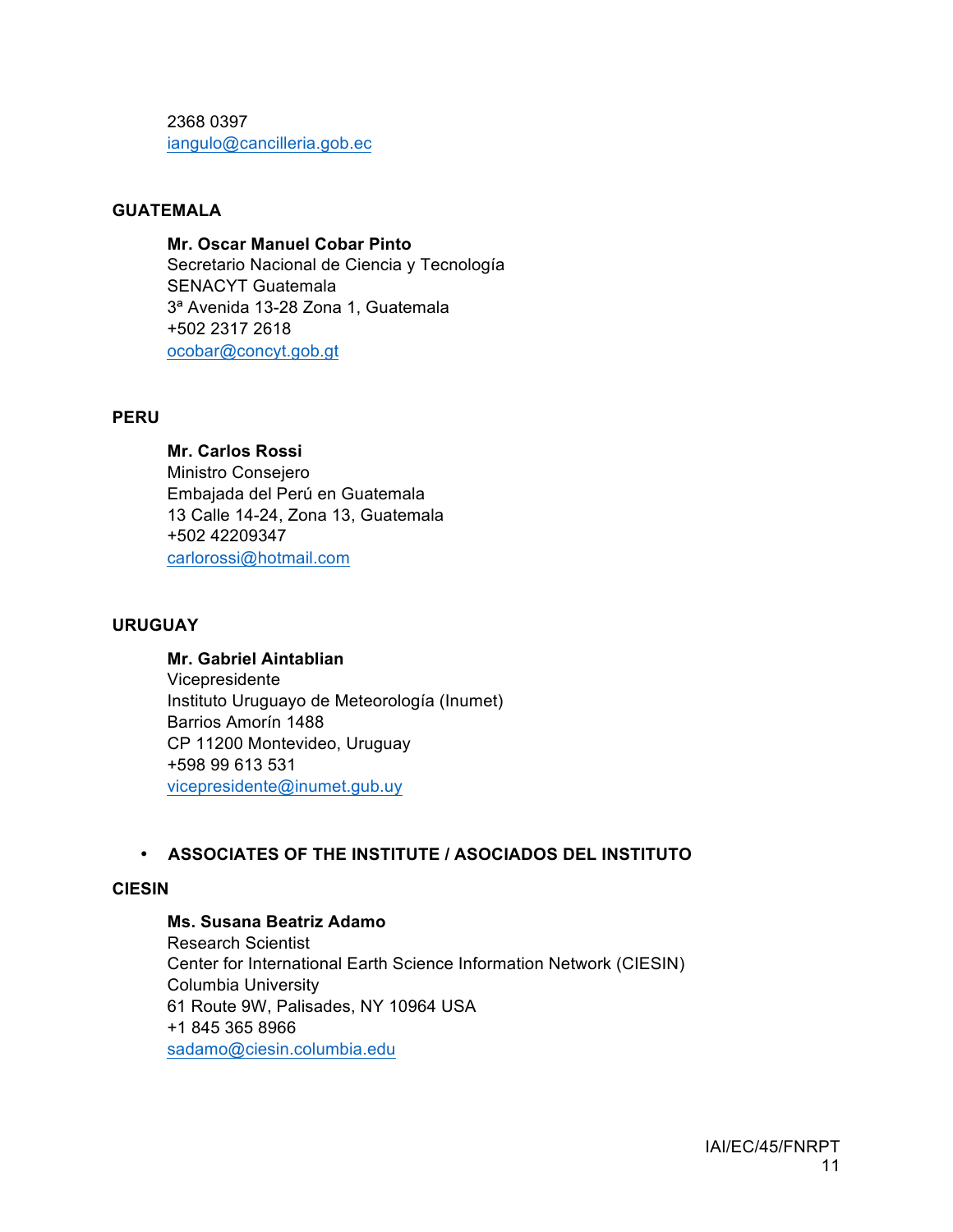#### **FAPESP**

**Mr. Reynaldo Luiz Victoria** Professor

São Paulo Research Foundation (FAPESP) Carolina Mendes Thame 730 13390-000 Rio das Pedras, SP, Brasil +55 19 98114 9176 reynado.victoria@gmail.com

### • **INSTITUTIONS / INSTITUCIONES**

#### **APN**

**Mr. Tsutsui Seiji Director** Asia-Pacific Network for Global Change Research (APN) APN Secretariat East Building 4F, 1-5-2 Wakinohama Kaigan Dori Kobe JAPAN 502 2364 0336 stsutsui@apn-gcr.org

### • **IAI INVESTIGATORS / INVESTIGADORES DEL IAI**

#### **Mr. Arturo Sanchez-Azofeifa**

Professor University of Alberta Earth and Atmospheric Sciences Department University of Alberta, Edmonton, Alberta, T6G2E3 +1 780 905 0814 arturo.sanchez@ualberta.ca

#### **Mr. Christopher Scott**

**Director** Udall Center for Studies in Public Policy University of Arizona 803 E. 1<sup>st</sup> St, Tucson, AZ, USA +1 520 626 4393 cascott@email.arizona.edu

• **SAC**

**Mr. Edwin Castellanos (Chair)** Dean of Research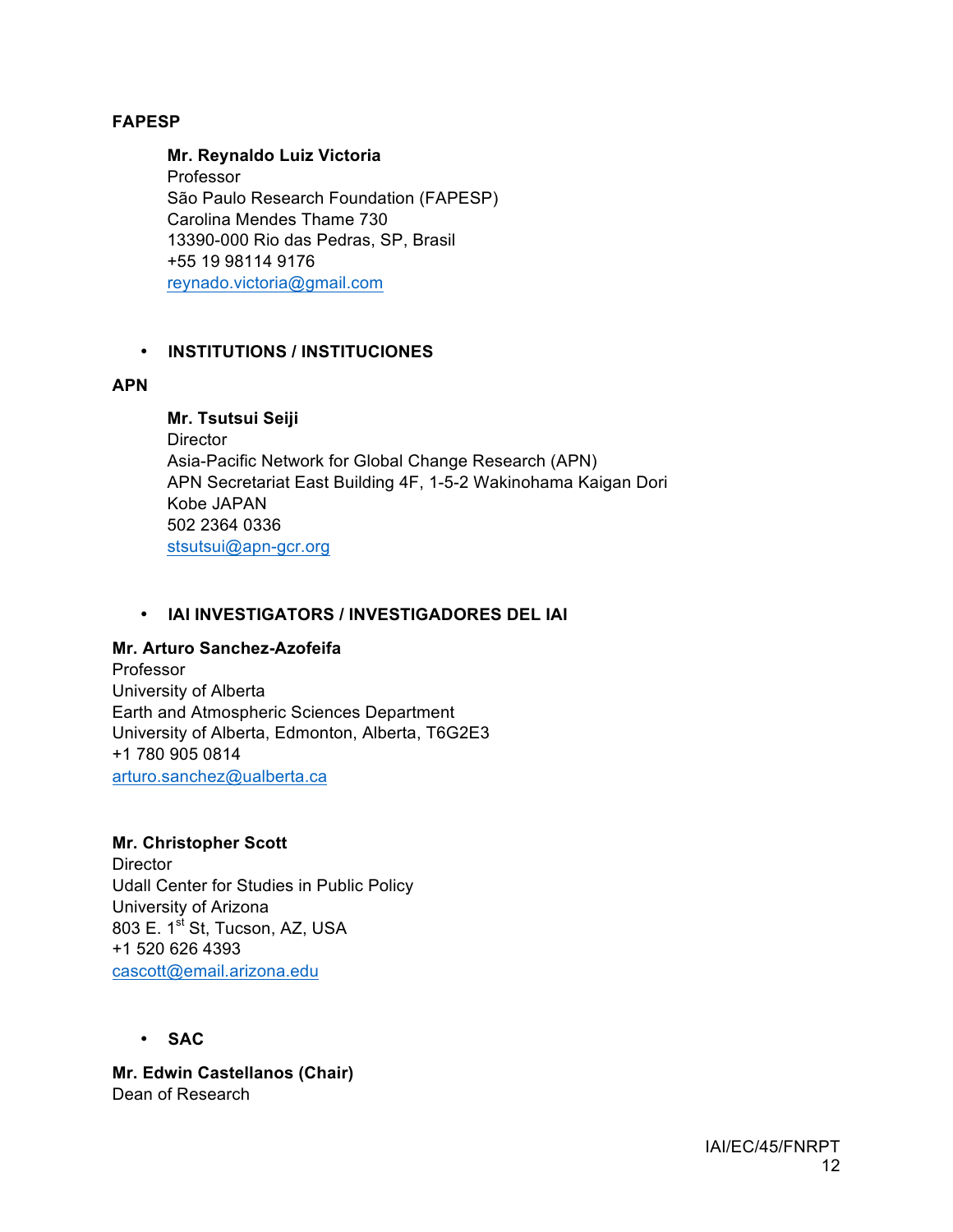Universidad del Valle de Guatemala 18 Av. 11-95 zona 15 Guatemala, Guatemala (502) 2364 0336 ecastell@uvg.edu.gt

# **Mr. Antonio Rocha Magalhães**

SQS 315 – Bloco A – Ap. 104 55 61 32451081 armagalhaes@gmail.com

# **Ms. Elena Abraham**

Professor of Environmental Research **CONICET** Av. Ruiz Leal s/n Parque General San Martín Mendoza, Argentina +54261155320062 abraham@mendoza-conicet.gob.ar

#### **Mr. Josh Tewksbury**

Director, Colorado Global Hub Future Earth 4001 Discovery Drive Boulder, Colorado 80301 206 890 7666 josh.tewksbury@futureearth.org

#### **Ms. Tereza Cavazos**

Center for International Earth Science Information Network (CICESE) Carretera Ensenada – Tijuana #3918 Zona Playitas, B.C., Mexico +52 646 118 6562 tcavazos@cicese.mx

• **SPAC**

## **Ms. Brigitte Baptiste (Chair)**

Instituto de Investigación de Recursos Biológicos Alexander von Humboldt Calle 28A # 15-09 Bogotá D.C. Colombia +573174348073 brigittebaptiste@humboldt.org.co